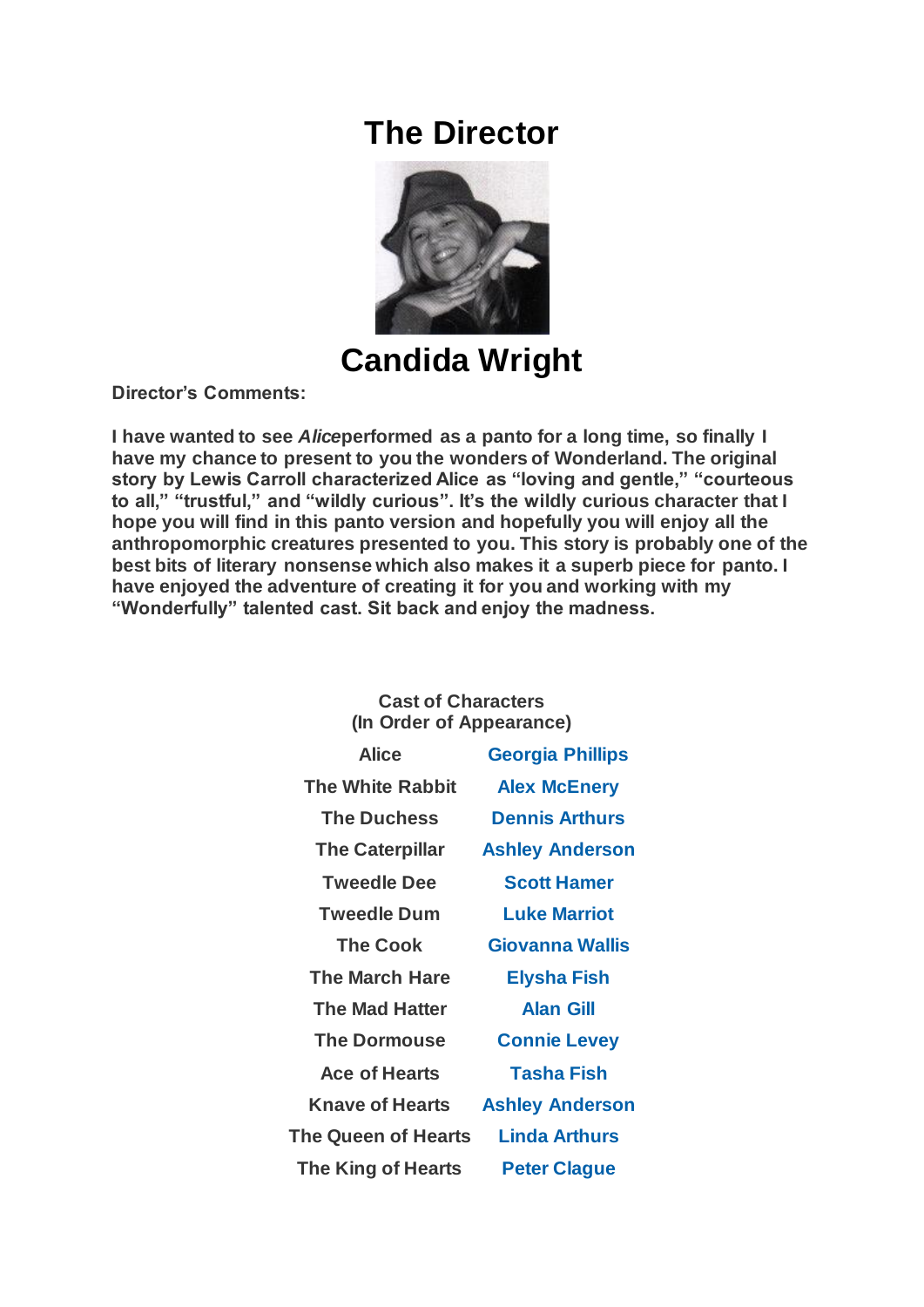**Alice's Sister Suzanna Mace**

## **Dancers and Chorus**

## **Abigail Baldwin, Paige Keen, Liz Yardley, Janet Walker**

**Junior Chorus Tasha Baldwin. Paige Broster. Ruby Broster, Izzy Costello Howlett, Joseph Cronk, Denisa Hustea, Jenifer Jurd, Connie Levey, Jasmine Logan, Abbie Madgwick, Sophie Phillips, Valery Pors, Diana Vladu**



**Wardrobe Wardrobe Front of House Managers Anne & Derek Martyr**

**Stage Manager Sonia Crabb Stage Crew Robin Baxter, Marian Carter, Neil Carter, Andy Crabb, Mike Wadsworth Set Pieces Mike Wadsworth Back Cloth Andy Crabb, Scott Hamer Props Andy Crabb, Tony Sim, Miguel Andrada Lighting DJ Darrell Follow Spots Phillip Anderson. Maggie Lawley, Tony Lawley, Barney Wright Mistress Janet Walker Assistant Lynne Mace Wigs Scott Hamer Headdresses Elaine Farrow Prompt Lyn Wickman Bar Manager Helen Wadsworth Bar Staff Andy Headford Lord, Lee Walker, Alex White**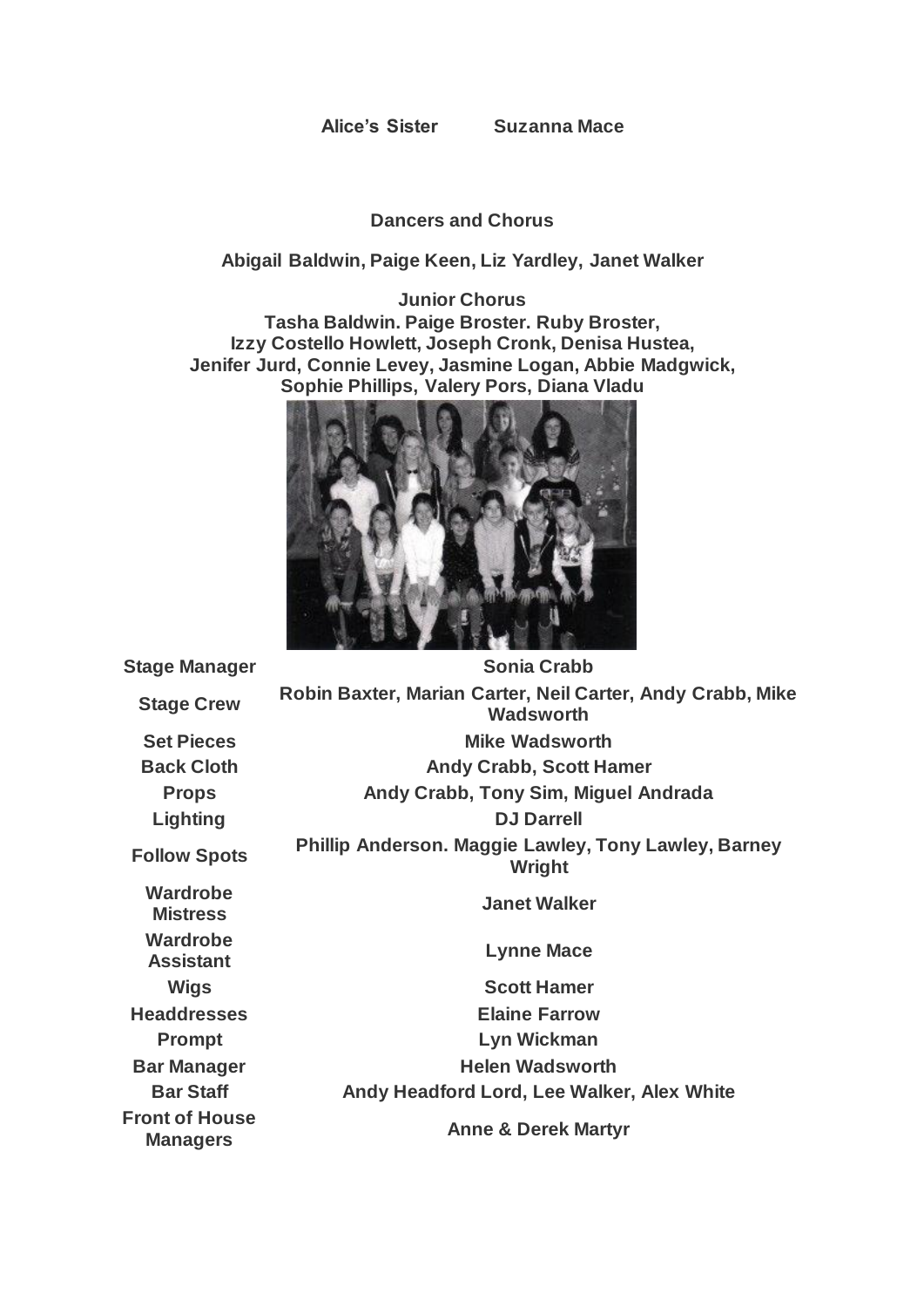**Front of House Staff**

**Press &** 

**Poster &** 

**Alison Burns, Anna Cameron. Dorothy Fish, Jenny & Keith Hart, Sue Harvey, Peter Hooker, Maggie & Tony Lawley, Mandy & Melanie Madgewick, Brenda Martin. Alison Mcinnes, Peter Tomlin, Richard Watson, David & Sandra Williams Box Office Conolly Photography Scott Hamer, Peter Tomlin Publicity Helen Wadsworth** 

**Programme Candida Wright, Sonia Crabb**

**Choreographer Suzanna Mace**

**Musical Director Roger Dean**



**'Alice' - Georgia Phillips**



**Georgia has been performing since she was three. She prefers dancing but has always loved acting and being dramatic. She has recently moved to Spain after living in England for thirteen years. This is her first pantomime and she feels thrilled to be a part of it. Georgia hopes that everyone enjoys the show and that you all take part! OH, YES, SHE DOES!**

**'The White Rabbit' - Alex McEnery**



**Alex has been performing since the age of ten. His first appearance was in Careline Theatre's** *Cinderella* **where he spoke the first line in their first show back in 1997. At the age of nineteen he was accepted at the American Academy Of Dramatic Arts in New York City. He is now back in Spain pursuing new adventures. Alex dedicates his performance to his late mother, Sylvia Anderson, one of the founders of the Jalon Help Charity Shop.**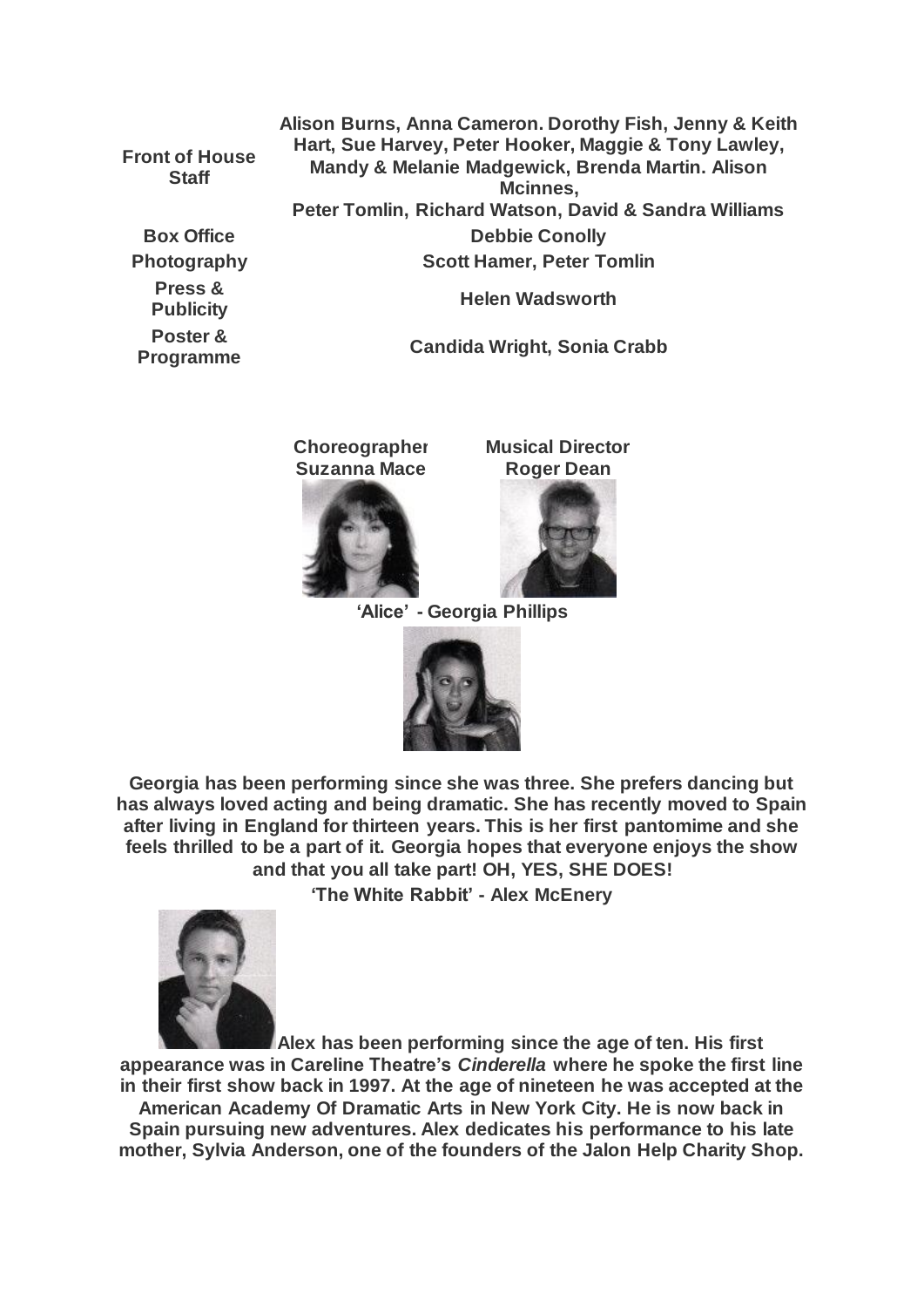**'The Duchess' - Dennis Arthurs**



**Dennis is delighted to be in this latest Careline Panto. Still puckering his lips, flashing his eyes and blowing sloppy kisses to the men in the audience, he is going to do his best to scare all the little (and not so little) reptilian monsters as he takes on the role of the Duchess. He's back...so, be afraid, be very afraid!**

**'The Caterpillar' - Ashley Anderson**



**Previous appearances include Bottoms Up,** *A Christmas Carol, The Ancient Mariner; West Side Story, Cats* **and** *Half a Sixpence.* **He also has previous panto experience having performed with Careline in** *Jack and The Beanstalk.* **Ashley has worked with many local theatre groups and is delighted to be with Careline, performing the role of The Caterpillar and Ace of Hearts and is hoping to do much more in the future. He is also dedicating his performance to his nanny, Sylvia Anderson, Founder of the Jalon Help Charity Shop.**

**'Tweedle Dee' - Scott Hamer**



**Scott is so happy to be back doing panto, especially as** *Alice in Wonderland* **was one of his favourite stories when he was growing up. He has had an insane amount of fun making all the wigs this year, especially the Queen's. Playing Tweedle Dee has been an experience that he'll never forget, and hopes you enjoy the show! MOP!**

**'Tweedle Dum' - Luke Marriot**



**Luke is sixteen years old and loves musical theatre. He was brought up on Careline's pantomimes, because his nan is their biggest fan. Luke has taken on many main roles, such as Skimbleshanks** *(CATS),* **Bemardo** *(West Side Story)* **and recently, Arthur Kipps** *(Half a Sixpence).* **This is Luke's first**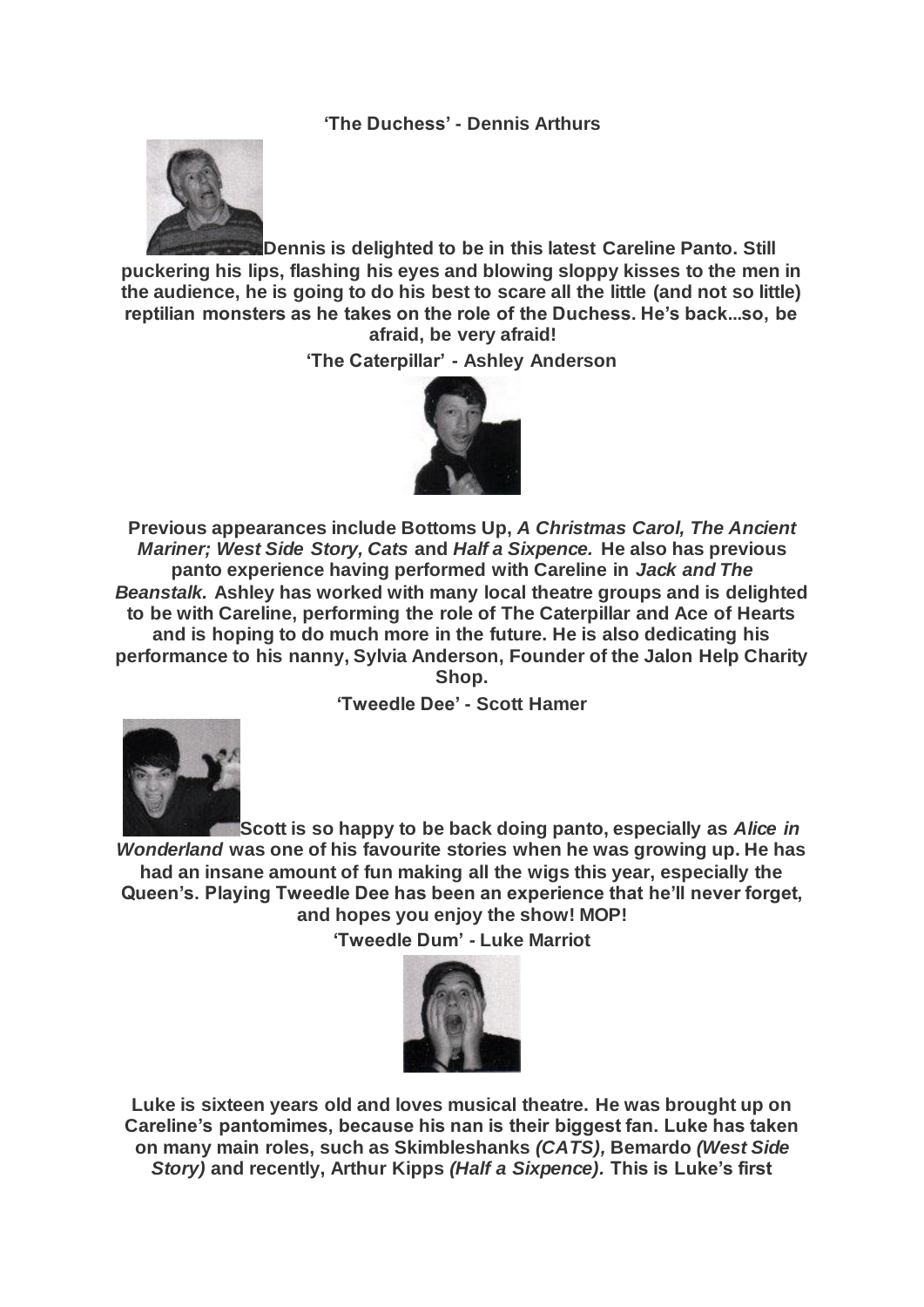**pantomime and he feels privileged to finally be a part of Careline. He hopes you will enjoy the show and his performance as Tweedle Dum. MEEP! 'The Cook' - Giovanna Wallis**



**Giovanna has been performing in dance shows since the age of three. Giovanna moved to Spain four years ago and has been very busy in the world of amateur dramatics, choreographing five shows including** *Cats* **and** *West Side Story.* **She has recently played the female lead in** *Half a Sixpence* **which she thoroughly enjoyed. This production is to be Giovanna's first-ever pantomime and her first appearance with Careline. She has relished the opportunity to play a 'baddie' and looks forward to throwing her plates at you 'orrible group of wombats! Enjoy the show!**

**'The March Hare' - Elysha Fish**



**This is Elysha's fourth pantomime with Careline. She has had principal roles in the last two as Dorothy in** *The Wizard of Oz,* **and Alice in** *Dick Whittington and his Cat.* **This year, she decided she wanted a smaller, more comedic role, and feels the March Hare fills that vacancy perfectly. She hopes you enjoy her rather mad performance, as she invites you to join her and The Hatter for tea in Wonderland.**

**'The Mad Hatter' - Alan Gill**



**Alan's involvement with Careline started in 2008 when he was cast in** *Dad's Army* **as Private Godfrey, a role recently repeated in two short excerpts in the** *Lest We Forget* **production in October. Since his debut he has appeared in varied roles in pantomimes and as a Welsh-speaking vicar in** *The Importance of Being Earnest* **and also Hooper, desperately seeking food in a health spa, in** *Kindly Keep It Covered.* **This could prove to be his last role as he appears to have finally gone slightly mad.**

**'The Dormouse' - Connie Levey**